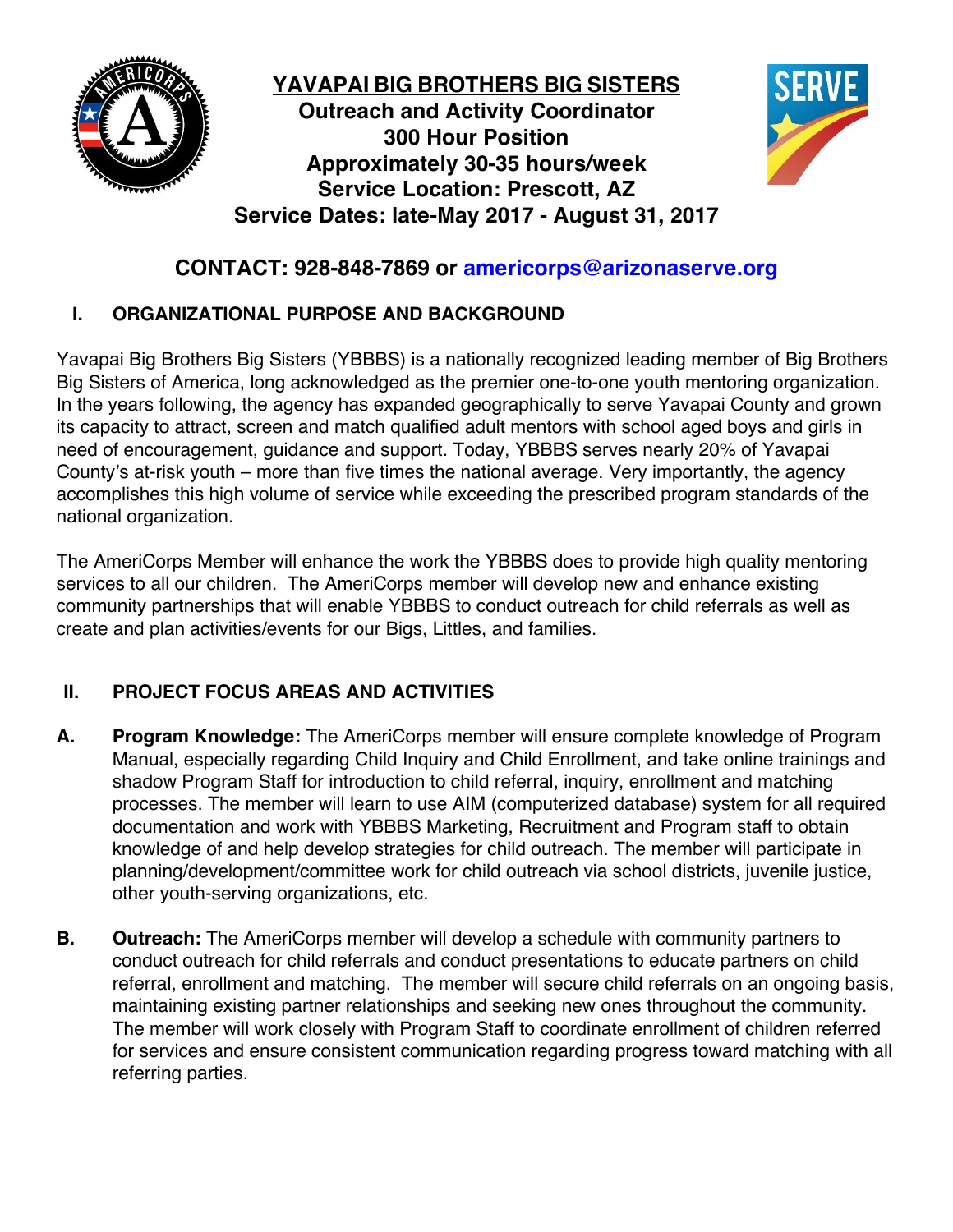- **C. Business and Community Partnerships:** The member will contact new businesses and community organizations to establish relationships, and ensure existing relationships are maintained, and keep a detailed list of new relationships made throughout the year and what resulted from the partnership. The member will set up a calendar of meetings and list of proposed free/low cost activities. The member will review previous year's activities/events for matches and waiting Littles. Work with Program Staff to determine which events will reoccur, and what improvements, changes, additions are needed, etc.
- **D. Events:** The AmeriCorps member will pursue community connections to offer a variety of events, plan the activities, organizing all details and advertising, and work with Program Staff to promote all events. The member will encourage waiting Littles/families and Bigs to attend agency/community activities and develop RSVP spreadsheets and confirm participation. The member will lead the activities, coordinating all client and staff participation, and ensure events run smoothly, and feedback and appreciation are provided to community/business sponsors. The member will work with the Big Leagues to organize several "Big for a Day" events.
- **E. Sustainability:** The AmeriCorps member will review and update resource information and seek additional free and reduced cost experiences for matches, compile all work completed, and evaluate successes and opportunities to expand on the work of the AmeriCorps Member after their term is over, ensuring all parties working with the Member are notified of end of term.

## **III. Requirements and Benefits**

# A. **Education, Skills and Abilities**

## **Minimum qualifications:**

- Minimum of 21 years old, no upper age limit, older applicants are encouraged to apply
- Some College
- Work well under deadlines and as a member of a team
- Comfortable working with adults and children with a wide range of issues, ethnicities, cultures, and economic status
- Have solid computer skills; knowledge of graphic design would be beneficial
- Time management skills, detail-oriented, and problem solving abilities
- Can consistently suspend both cynicism and judgment
- Enjoy talking to (and meeting with) new people
- Good public speaking skills
- Able to develop partnerships and promote/publicize project ideas
- Professionally guide, monitor and support children and volunteers good listening skills
- Flexibility able to work evenings/weekends
- Good writing skills
- Proficient with Microsoft Office software (e.g., Word, Excel, PowerPoint, etc.)
- Requires weekend work and occasional evenings
- Consistent and reliable access to a vehicle required